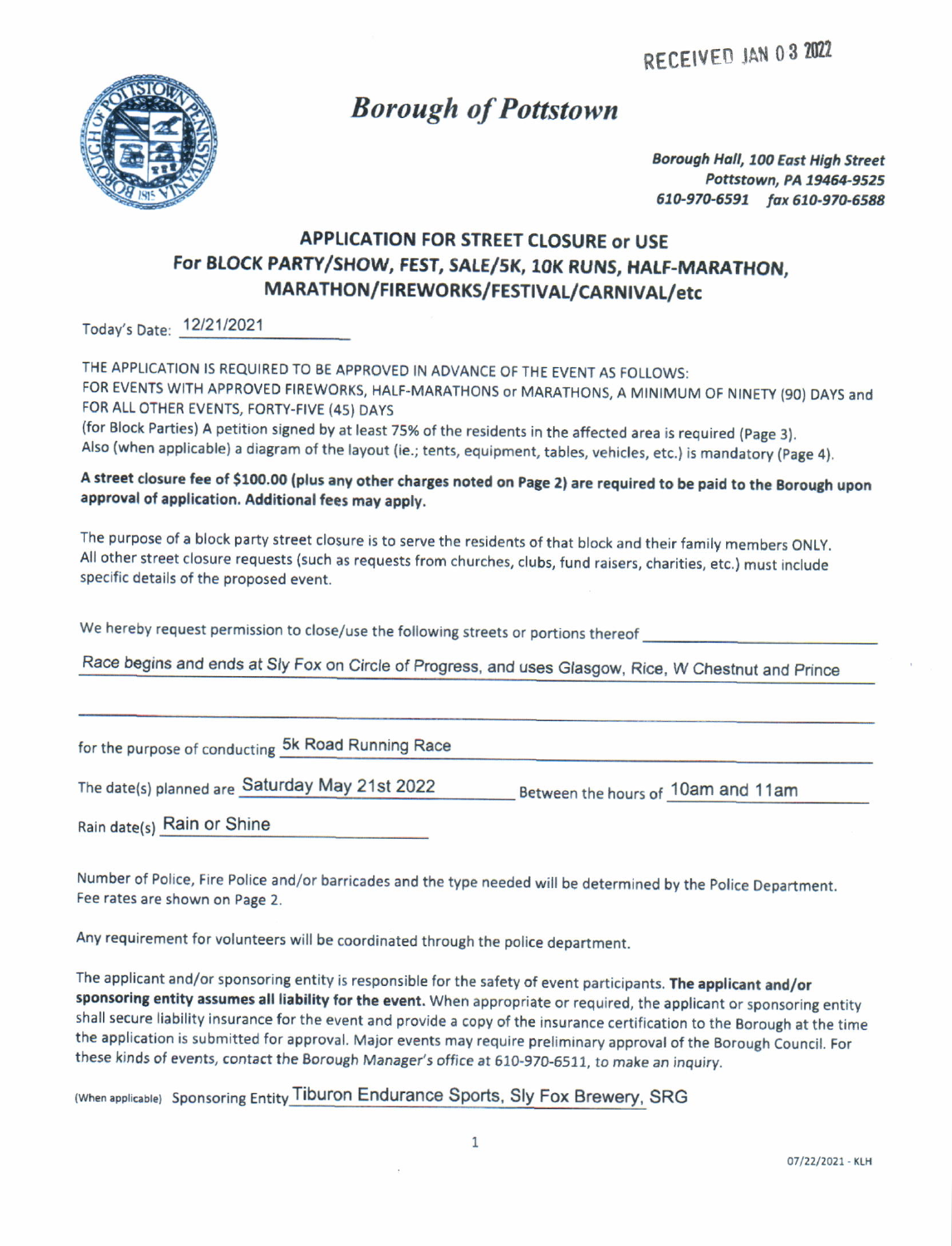Contact Person Jonathan Ewald Phone 610-202-9666

We herewith agree to comply with all Borough regulations connected with street closures; including the prohibition of selling any items, unless licensed by the Borough's Licensing and Inspections Department.

| $\leq$ ( $\leq$ $\leq$ $\leq$ $\sim$ $\sim$ $\sim$<br>Applicant Signature: _<br>Address: 110 West Front St. Phoenixville, PA 19460 |                                                | Jonathan Ewald<br>(Printed Name)<br>E-Mail: | jon@greatamericanbreweryruns.com |
|------------------------------------------------------------------------------------------------------------------------------------|------------------------------------------------|---------------------------------------------|----------------------------------|
| Home Phone: North Science Science Science Science Science Science Science Science Science Science Science Science                  | Cell: 610-202-9666                             | <b>Business:</b>                            |                                  |
| $\angle$ <sub>1</sub><br>Lieutenant<br>Chief of Police<br><b>Borough Manager</b>                                                   | $12 - 29 - 21$<br>Date<br>Date<br>12/2<br>Date | <b>Fire Marshall</b>                        | Date                             |
| APPROVED: _____________DISAPPROVED:                                                                                                |                                                | Copy to Finance                             | Date                             |

## Municipal Service Fee Rates

Police Services Fire Police Covers Worker's Compensation only. Small Wooden Barricades Large Wooden Barricades Metal Barricades Temporary Parking Restriction Signs Clean up and Trash Removal

S90.00 per hour/per officer 525.00 per hour/per officer \$1.50 each per day 52.50 each per day \$4.00 each per day 52.00 each

This fee may be billed according to clean-up required following the event for any trash left behino.

| Number of Police Approved                  | Number x Hrs.<br>2 X 3 Hours | Cost<br>\$540.00 |
|--------------------------------------------|------------------------------|------------------|
| Number of Fire Police Approved             |                              |                  |
| Number of Small Wooden Barricades Approved |                              |                  |
| Number of Large Wooden Barricades Approved | 6                            | \$15.00          |
| Number of Metal Barricades Approved        |                              |                  |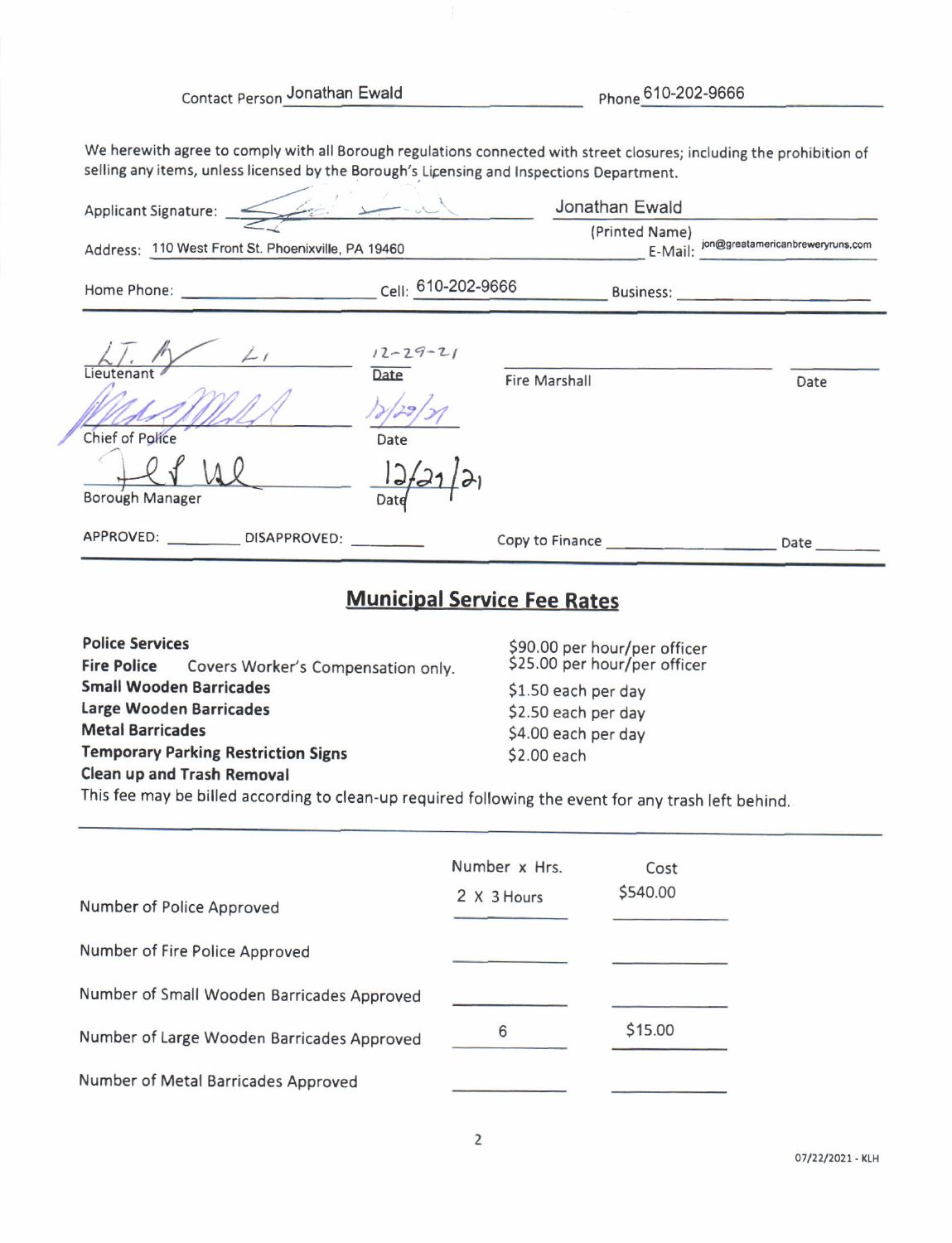**Number of Temporary Parking Restriction Signs** 

\$80.00

635.00 **TOTAL** 

735.00

the \$100.00 street closure fee =  $$$ 

40

\*\* 4 Traffic Control Agents - Agreement set up by Sponsor \*\*

NO TYPEWRITTEN PETITIONS WILL BE ACCEPTED. RESIDENTS MUST SIGN IN THEIR OWN HANDWRITING OR THIS PETITION IS NOT VALID.

| <b>NAME</b> | <b>ADDRESS</b> | <b>SIGNATURE</b> |
|-------------|----------------|------------------|
|             |                |                  |
|             |                |                  |
|             |                |                  |
|             |                |                  |
|             |                |                  |
|             |                |                  |
|             |                |                  |
|             |                |                  |
|             |                |                  |
|             |                |                  |
|             |                |                  |
|             |                |                  |
|             |                |                  |
|             |                |                  |
|             |                |                  |
|             |                |                  |
|             |                |                  |
|             |                |                  |
|             |                |                  |
|             |                |                  |
|             |                |                  |
|             |                |                  |
|             |                |                  |
|             |                |                  |